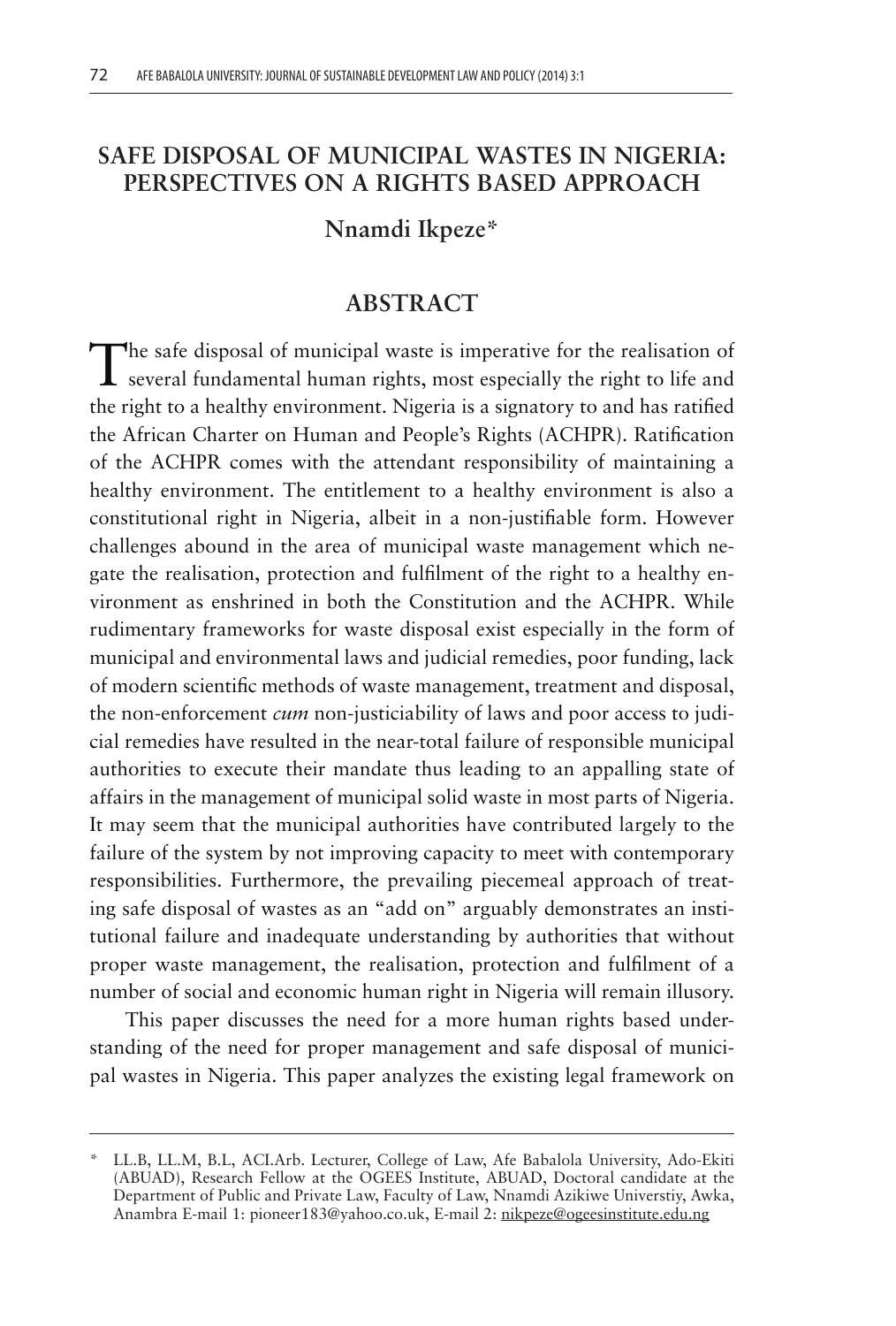waste management in Nigeria and elaborates on relevant provisions of law, judicial decisions and legislative interventions that support a rights-based understanding of waste management and disposal in Nigeria; and concludes by recommending positive actions and reforms that could give impetus to a more robust and efficient waste management system in Nigeria.

**Keywords:** Nigeria, municipal, waste disposal, environment, environmental rights.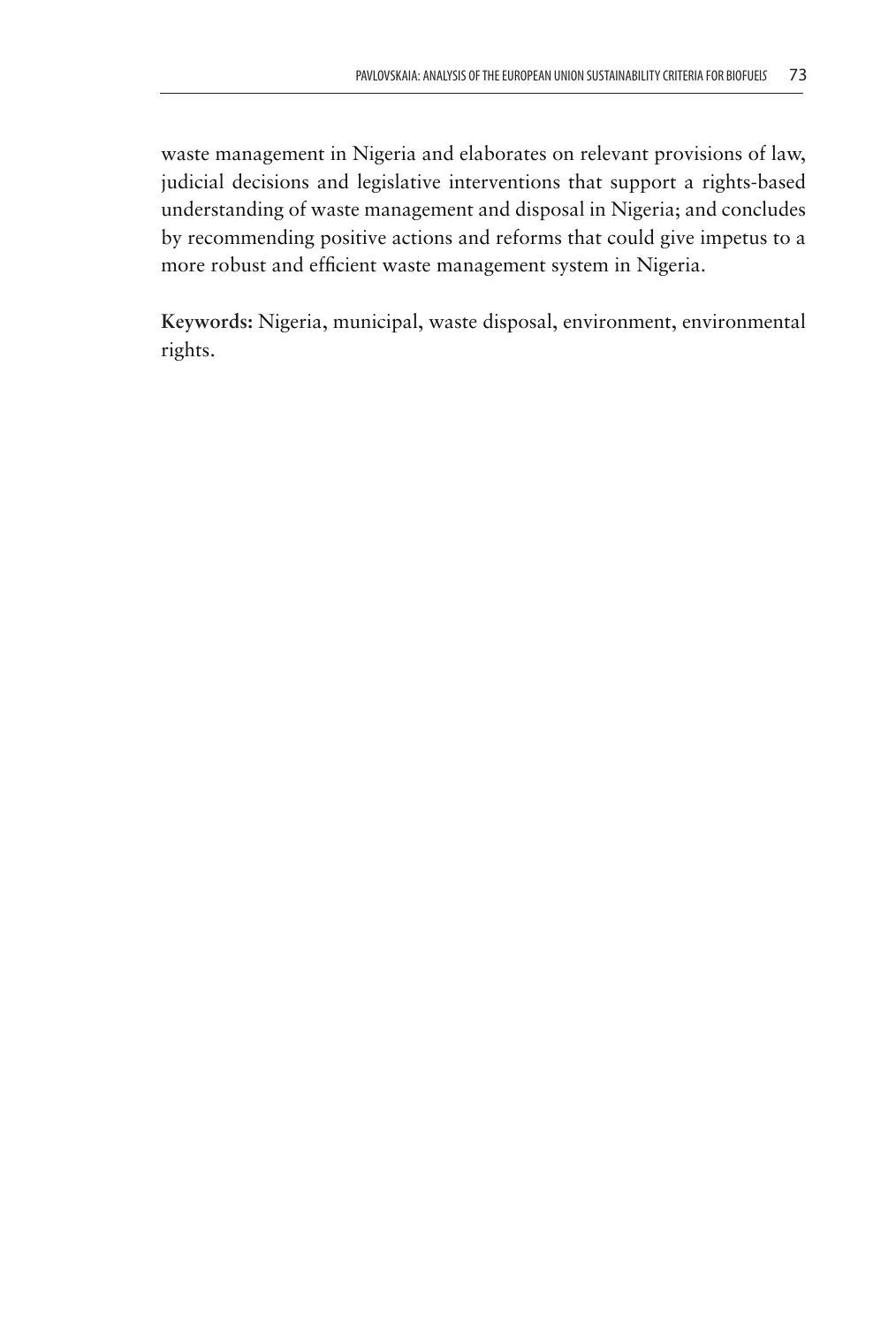#### **1. INTRODUCTION**

The definition of "environment" in this paper must not be restricted to the immediate habitable vicinity of human occupation and movement but must extend to the whole complex of physical, social, cultural, economic, and aesthetic factors which affect individuals and communities and ultimately determine their form, character, relationship and survival.<sup>1</sup> Four decades ago, the Stockholm declaration on the human environment<sup>2</sup> declared *inter* alia that that man has the fundamental right to freedom, equality and adequate conditions of life, in an environment of quality that permits a life of dignity and well being. The importance of a healthy environment and associated rights have gained further global recognition and impetus since the 1992 Rio de Janeiro Conference.3 Many authors now believe in and have sought to establish the link between environmental protection and human rights.4 This has specifically led to a fusion of environmental law, which seeks to protect nature for the benefit of mankind and itself, and human rights law which centres on developing mechanisms which enable human beings and human groups to assert their rights. Thus, it can be seen that environmental rights is a child of necessity born to fuse the twin responsibilities of protecting both nature and the rights of a human population which must exist in a safe environment. The environmental angle to human rights was thus necessitated as a result of the recognition of the fact that environmental conditions affect human rights.<sup>5</sup>

Nationally and internationally, judicial decisions have recognised the link between the environment and fundamental human rights such as the right to life.<sup>6</sup> Tribunals have held that failure of government to preserve

<sup>1</sup> John G. Rau and David Wooten (eds), *Environmental Impact Analysis Handbook* (Mc-Graw-Hill 1980), pg 12

<sup>2</sup> See: UN Doc A/Conf48/14/Rev.1, (1972) available online at: <http://www.unep.org/Documents.Multilingual/Default.asp?documentid=97&articleid=1503> [The Stockholm Declaration] (assessed 12 May 2014)

<sup>3</sup> United Nations, Rio Declaration on Environment and Development, UN Doc.A/ CONF.151/26 (vol.1), 12 August 1992, http://www.un.org/documents/ga/conf151/ aconf15126-annex1.htm (assessed 12 May 2014)

<sup>4</sup> See A Boyle, 'Human Rights and the Environment: Where next?' (2012) 23 EJIL 613

<sup>5</sup> See Article 24, African Charter on Human and Peoples' rights, Principle 1, Declaration of the United Nations Conference on the Human Environment. See also: Nnamdi Ikpeze, 'Selective Justifiability as Injustice: An Examination of Citizens' Rights to a Healthy Environment under the Constitution of the Federal Republic of Nigeria 1999(as amended)' (2013) 6 (2) Confluence Law Journal 76

<sup>6</sup> *Gabcikovo- Nagymaros (Hungary / Slovakia)* [1998] 37 ILM 162, 206, *Jonah Gbemre v. Shell* Unreported Suit No: FHC/B/CS/53/05 (Nigeria), *Shubash Kumar v. State of Bihar* AIR 1991 SC (India) 420.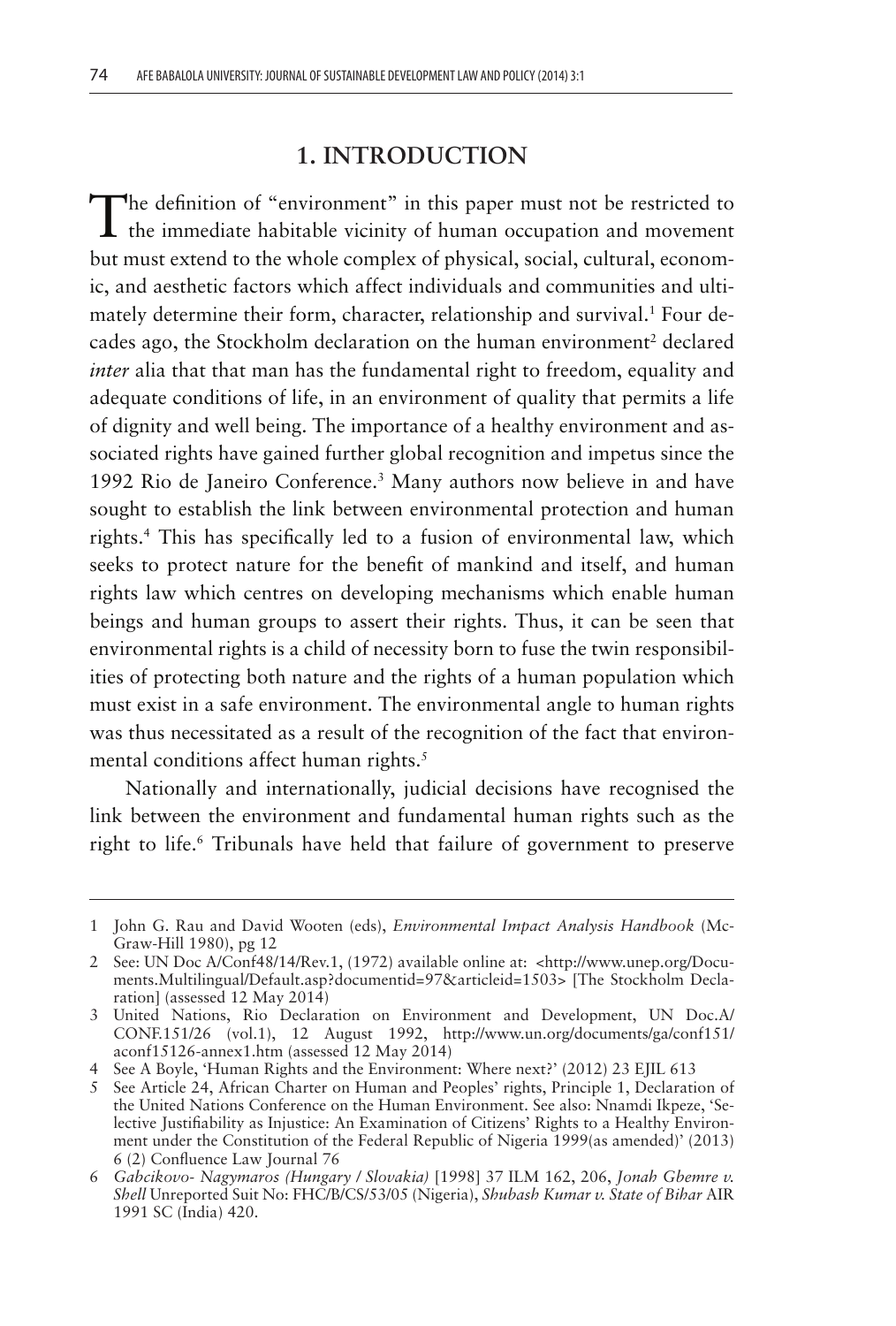environmental quality was a violation of the fundamental right to life and that the right to life is not limited to the protecting against arbitrary killing but that the right to life is in many ways dependent on the physical environment.<sup>7</sup> The synergy between a healthy environment and the right to life has also been recognised by the European Court of Human Rights in many cases.8

Environmental pollution caused by municipal waste generally assaults the environment in Nigeria. Residential and commercial districts suffer in equal measure over non-disposal of municipal waste in many cities all over Nigeria. Nigeria is one of the most populous nations in the world and the most populous nation in Africa. With a thirty-six state and federal capital territory structure, there are in existence thirty-seven capital cities in Nigeria, numerous urban areas and semi-urban areas. There is the problem of generation of vast amounts of waste daily as a result of human and industrial activities<sup>9</sup> without the corresponding adequate and in some cases, no measures at all to handle the inevitable waste disposal responsibility that follows.

Many constituent states in Nigeria have faced difficulties in dealing with waste and have mountains of refuse in many locations thus making the environment very unhealthy and affecting the quality of life in those areas. This also poses a danger to other unseen aspects of the environment such as groundwater resources. Presently, businesses and private homes in many parts of the country rely fully or partially on private waste management outfits to effectively dispose of waste.<sup>10</sup> Waste management is still mostly archaic with dumpsites still widely in use<sup>11</sup> lending little or no emphasis to recycling; this paper shows that there is an acute failure of the waste management system generally in Nigeria. Thus it argues that existing methods for waste management are no longer adequate to handle the waste management responsibility and also that the government departments concerned with waste disposal are under-funded and underequipped to wage war against the ugly menace and finally, that there is no guaranteed system of reme-

<sup>7</sup> *Yanomami* Case, Rep. No. 12/85, case 7615 (Brazil).

<sup>8</sup> For instance, the *Lopez Estra case*, ECHR (16798/1994).

<sup>9</sup> O.S. Amuda *et.al* 'Challenges and Possible Panacea to the Municipal Solid Wastes Management in Nigeria'(2014) 6 Journal of Sustainable Development Studies 67, see also Uwadiegwu B.O and K.E. Chukwu, 'Strategies for Effective Urban Solid Waste Management in Nigeria'(2013) 9 European Scientific Journal 296.

<sup>10</sup> Uwadiegwu & Chukwu, ibid at 298.

<sup>11</sup> A.J. Oloruntade *et al*, 'Municipal Solid Waste Collection and Management Strategies in Akure, South-Western Nigeria' (2013) 11 Caspian Journal of Environmental Science 5.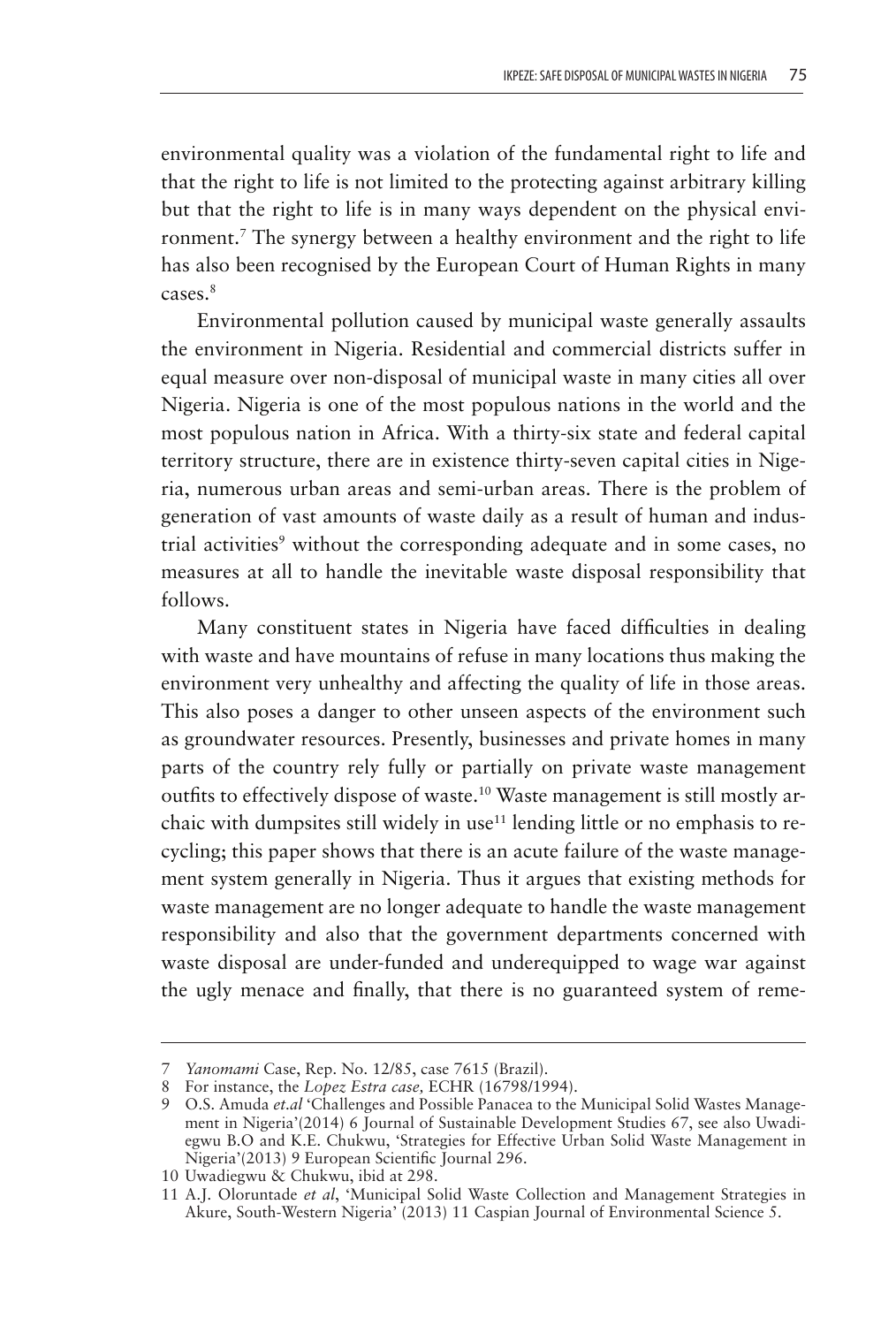dies when municipal authorities have failed to execute their mandate with respect to waste management or disposal. It argues that efforts to regulate waste management have resulted in a multitude of legislations but however that the regulatory framework is in disarray and suggests a comprehensive overhaul of the existing system and the formulation of a comprehensive national plan in respect of municipal waste management.

Furthermore, legal and judicial remedies in the event of failure of government agencies to exercise regulatory powers are impeded by constitutional provisions<sup>12</sup> which prevent the exercise of legal options by aggrieved citizens or institutions. Many Nigerians often declare in response to shocking environmental pollution incidents or disasters that such events violate their rights to a clean environment.<sup>13</sup> Incidentally, when it comes to the enforcement of rights contained under Chapter II of the Constitution<sup>14</sup> such as environmental rights, the issue of *locus standi* has always been a problem for citizens where the cause of action lies in the realm of public law as strict application of *locus standi* rules and issues of justiciability have always led to failure of environmental cases.<sup>15</sup>

The result is a complex administrative and institutional web that continues to treat the safe treatment, disposal and management of wastes in Nigeria as a privilege or "add on". Citizens are forced to gather and manage their own wastes at their own cost and expense, and when they face the wall, they are unable to obtain legal remedies in court due to complex procedural barriers. This piecemeal approach to waste management is arguably a reason Nigeria is ranked as one of the dirtiest nations on earth, with a comparably low life expectancy rate.<sup>16</sup> This paper demonstrates that this piecemeal approach not only evidences administrative and institutional failure in Nigeria, it also points to inadequate understanding by authorities that without proper waste management, the realisation, protection and fulfilment of a number of social and economic human rights in Nigeria will remain illusory.

<sup>12</sup> See. The Constitution of the Federal Republic of Nigeria 1999 as amended (CFRN) Laws of the Federation of Nigeria 2004, c C23 S.6(6)

<sup>13</sup> Damilola Olawuyi, *The Principles of Nigerian Environmental Law* (Business Perspectives 2013) 195.

<sup>14</sup> CFRN (n12)

<sup>15</sup> See. Chinda and 5 ors. V. Shell BP [1974] 2 RSLR 1, see also Oronto-Douglas v. Shell Petroleum and Development Company Ltd, Unreported Suit No FHC/CS/573/93 of 17/2/97

<sup>16</sup> The City of Ibadan is currently ranked as the dirtiest city in the world. The life expectancy rate in Nigeria (47 years) is currently one of the lowest in the world. See O Adeyemi, 'Waste Management in Contemporary Nigeria: The Abuja Example' (2011) 2 (2) International Journal of Politics and Good Governance. See also "Life Expectancy in Nigeria is 17th lowest in the World" (The Punch Newspaper) <http://www.punchng.com/news/life-expectancy-in-nigeria-17th-lowest-globally-report/> accessed 12 May 2014.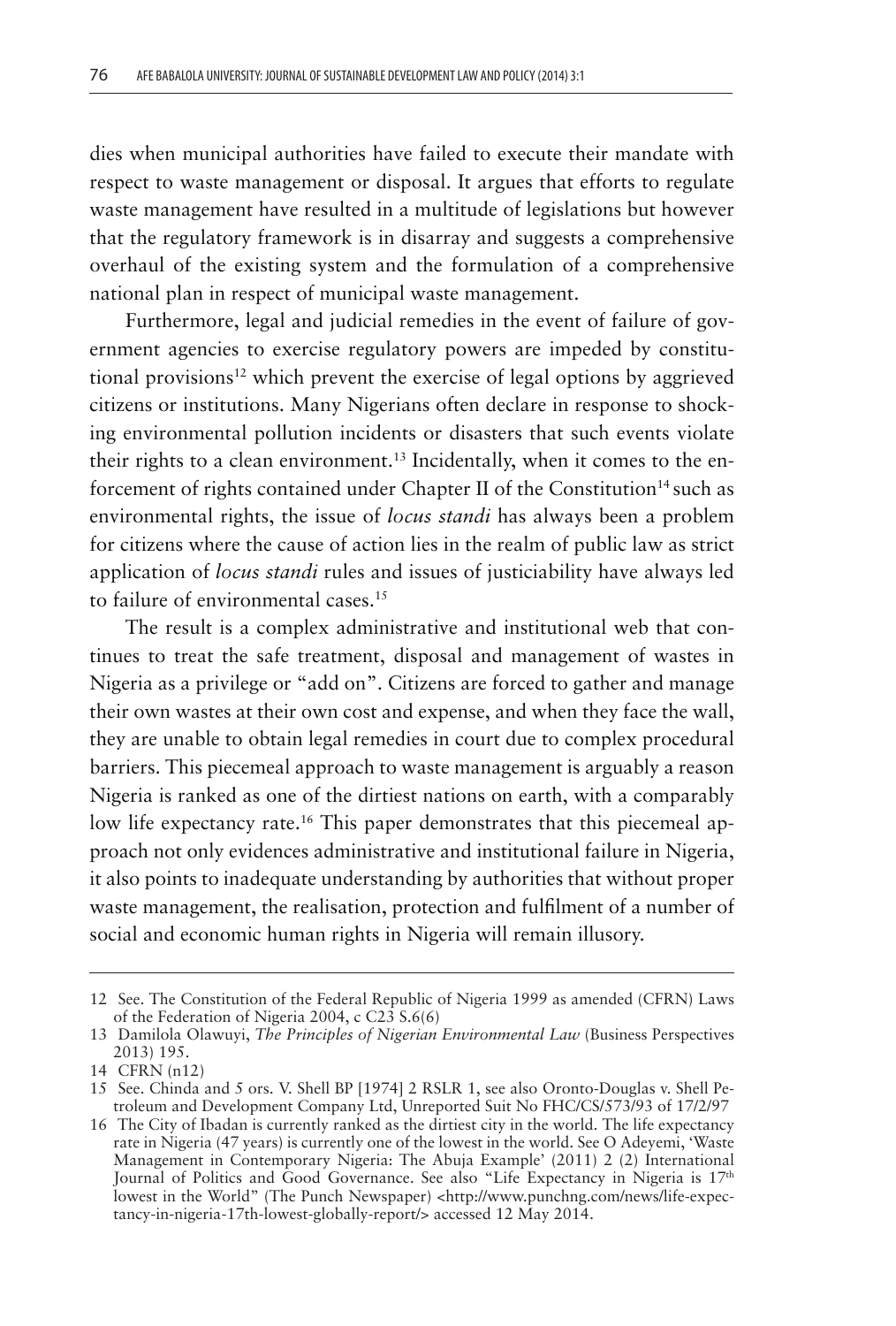This paper discusses the need for a more human rights based understanding of the need for proper waste management and safe disposal of municipal wastes in Nigeria. This paper analyzes the existing legal framework on waste management in Nigeria and elaborates on relevant provisions of law, judicial decisions and legislative interventions that support a rightsbased understanding of waste management and disposal in Nigeria; and concludes by recommending positive actions and reforms that could give impetus to a more robust and efficient waste management system in Nigeria.

This paper in divided into five parts, this introduction being the first. Part two provides background knowledge on the nature and scope of waste disposal and management; while part three provides an exposition of the relevant provisions of law, judicial decisions and legislative interventions that support a rights-based understanding of waste management and disposal in Nigeria; part four discusses the need for a more rights-based reform and understanding of waste management as a pre-requisite for the enjoyment of fundamental human rights in Nigeria. The paper concludes in part five.

# **2. WASTE DISPOSAL AND MANAGEMENT: A BACKGROUND**

 $\mathbf M$ unicipal waste management is the collective process of sorting, stor-<br> $\mathbf M$ age, collection, transportation, processing, resource recovery, recycling and disposal of waste.17 There are in existence, many methods for waste disposal and management in Nigeria. Regulation in Nigeria is ubiquitous but has not helped to achieve excellence in waste management and disposal. In many places and cities, waste disposal and management is still indiscriminate with wastes dumped on roadsides, in drainage channels and gully erosion sites, this is quite apart from the small efforts made by families to clean up their immediate surroundings, and the fact that practically all states have regulations that set apart at least one day of the month for "general clean-up"18 and have laws creating offences from non-compliance with these regulations. There are also the various waste management institutions<sup>19</sup> existing in the states with enabling laws to guide operations in waste management and in some cases, recycling.<sup>20</sup> For instance in Ondo

<sup>17</sup> B. Abila and J. Kantola 'Municipal Solid Waste Management Problems in Nigeria: Evolving Knowledge Management Solutions' (2013) 7(6) International Journal of Environmental, Earth Science and Engineering 12

<sup>18</sup> Oloruntade *et al*, 'municipal solid waste collection and management strategies in Akure' (n 11) 6

<sup>19</sup> B. Abila and J. Kantola 'Municipal Solid Waste Management Problems in Nigeria' (n 17) 13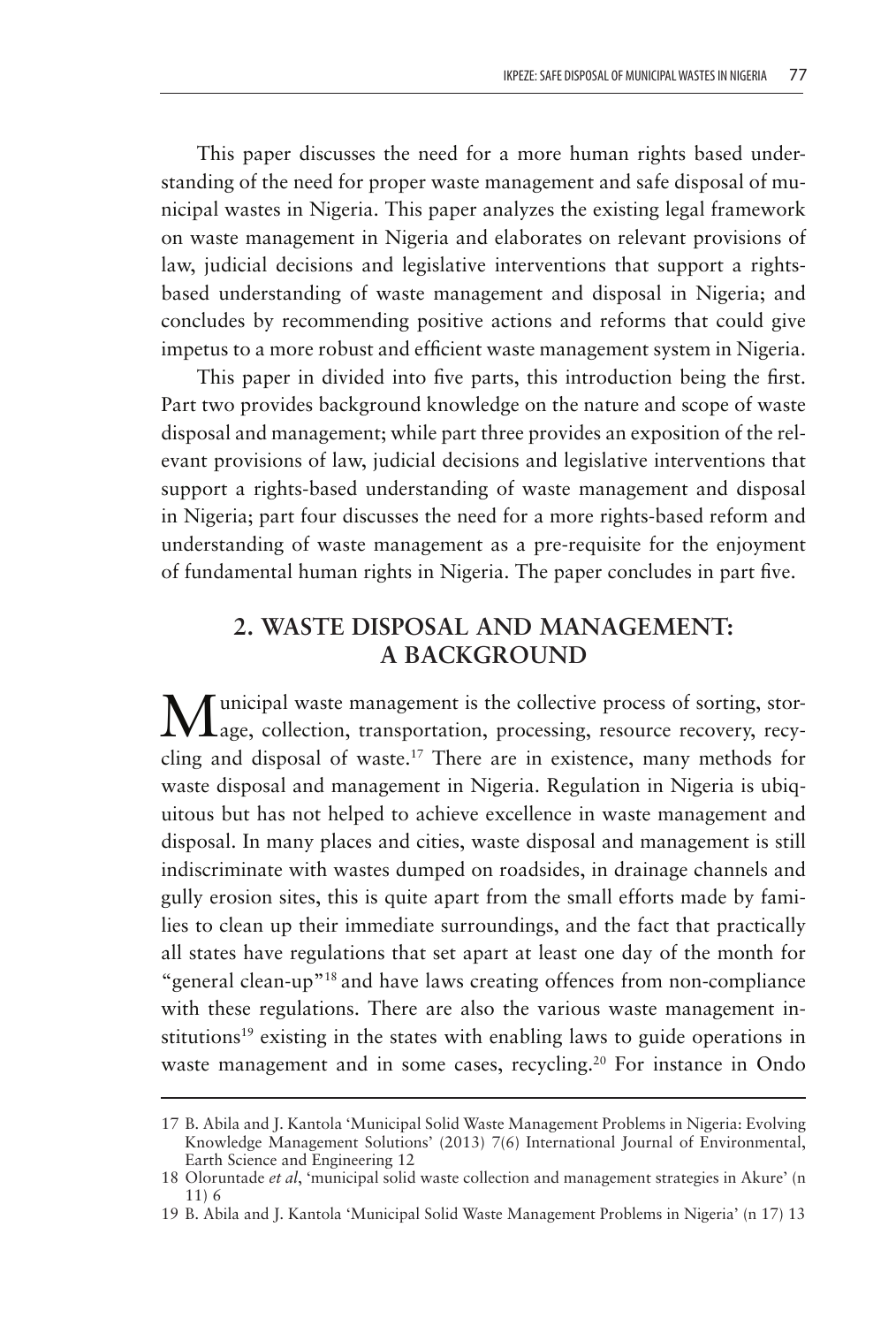State, there is both the Ondo State Waste Management Agency (OSWMA) which tackles the challenge of disposal of Municipal Wastes and the Ondo Sate Integrated Wastes Recycling and Treatment Project (OSIWRTP) which deals with recycling etc. The efforts of a plethora of private enterprises and waste-pickers involved in waste management<sup>21</sup> cannot be ignored as these have contributed immensely to improve waste management in Nigeria as Private enterprises and waste-pickers are also involved in waste recycling.

However, the common methods of municipal waste disposal in Nigeria still remain: open dumping, open burning, incineration, unregulated landfills, composting, and dumping into drain channels, streams and rivers. Municipal waste management has therefore become the greatest problem facing many urban and semi-urban areas in Nigeria.<sup>22</sup> While the oldest identifiable problem is that the rate of waste collection and evacuation often lags behind the rate of waste generation thus resulting in solid waste accumulation, $^{23}$  the current problems include funding, $24$  that government agencies also engage in unacceptable waste disposal practices<sup>25</sup> and that Nigeria is generally not investing adequately in modern waste management technologies such as recycling facilities or plants.

# **3. LEGAL FRAMEWORK ON WASTE MANAGEMENT IN NIGERIA**

 $\mathbf M$ unicipal waste is a primary source of environmental hazards and as will be seen below, the regulatory regime for protection in this area has received special treatment in Nigeria. Yet the question that remains is, whether the regulatory framework in Nigeria is capable of addressing the challenges posed by growing rate of waste generation? There are many Statutes and agencies regulating waste disposal and management in Nigeria. The

<sup>20</sup> For example, the Lagos State Waste Management Authority (LAWMA).website: www.lawma.gov.ng

<sup>21</sup> O.O. Adebola, 'The Roles of Informal Private Sector in Integrated Solid Waste Management in the Achievement of Millennium Development Goals(MDG's) in Lagos Nigeria' (Solid Waste, Health & Millennium Development Goals, CWG-WASH Workshop, Kolkata, 2006)

<sup>22</sup> A.J. Oloruntade *et al,* 'Municipal Solid Waste Collection and Management Strategies in Akure' (n 11) p.1

<sup>23</sup> Uwadiegwu & Chukwu, 'Strategies for effective urban solid waste management in Nigeria' (n 9) 296

<sup>24</sup> V.I. Ogu, 'Private sector participation and municipal waste management in Benin City, Nigeria' (2000) 12 (2) Environment and Urbanization 103-117

<sup>25</sup> See.www.nanngronline.com/section/general/nafdac-destorys-expired-drugs-in-specialist-hospital see also. www.shipsandports.com.ng/2013/news/Disposal-of-smuggled-poultry-products-by-customs-Where-does-the-danger-lie-Shulamite-Foyeku.php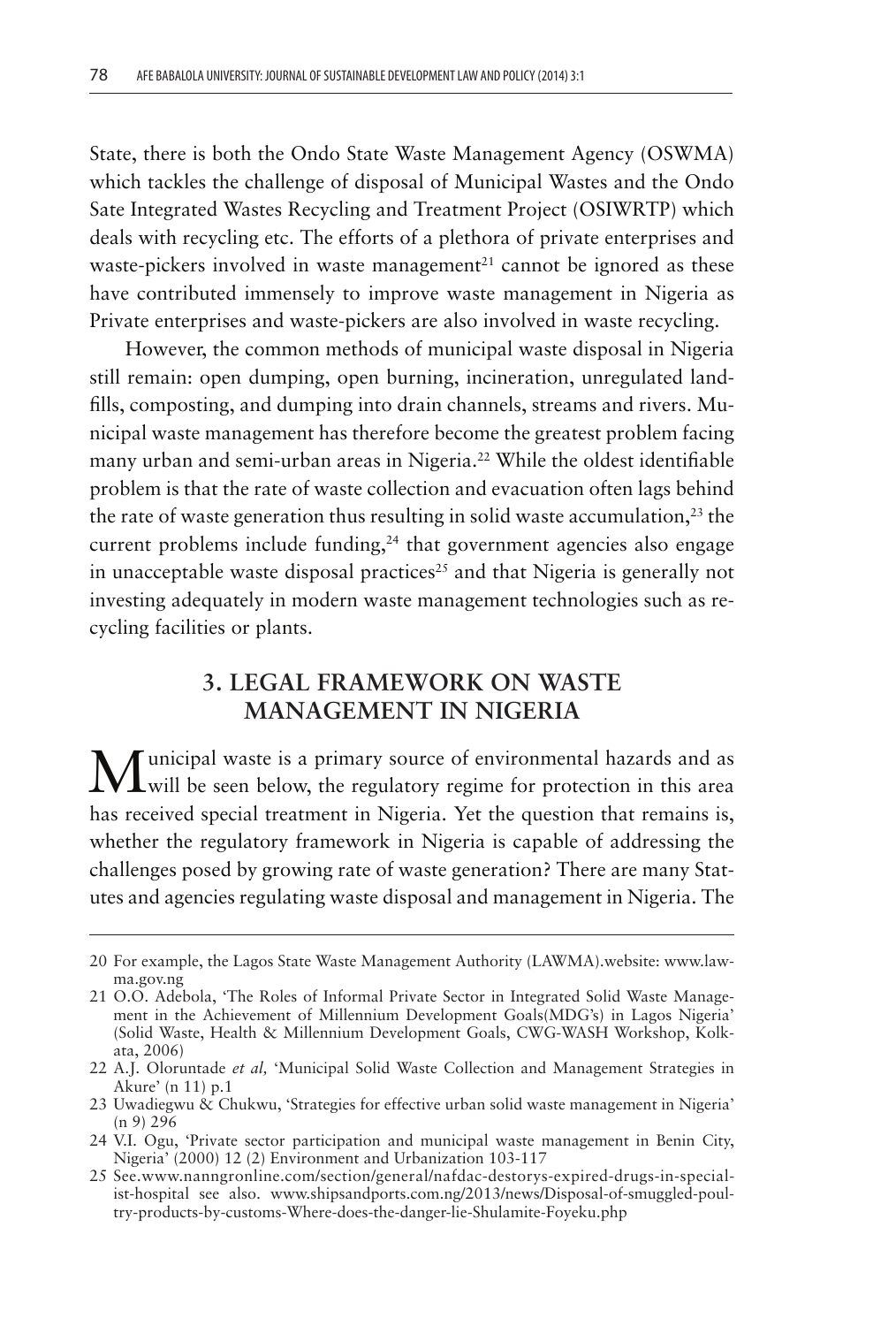agencies include: The National Environmental Standards Regulatory And Enforcement Agency(NESREA); Federal Ministry of Environment; States' Ministries of Environment; Ministry of Water Resources; Lagos State Waste Management Authority (LSWMA) and other various states waste management authorities; States' Environmental Protection Agencies such as the Lagos State Environmental Protection Agency (LASEPA); and States' Waste Disposal Boards such as the Lagos State Waste disposal board (LSWDB).

The legal regime on waste management in Nigeria include:

### *a. The Constitution of the Federal republic of Nigeria (CFRN) 199926 (as amended)*

The CFRN provides that government shall protect and improve the environment and safeguard the water, air and land of Nigeria.<sup>27</sup> this provision is however contained in Chapter II of the CFRN which sets out the fundamental objectives and directive principles of state policy which are unfortunately non-justiciable.<sup>28</sup>

#### *b. The NESREA Act 200729*

This is currently the principal legislation on environmental protection in Nigeria. The Act establishes the National Environmental Standards Regulatory and Enforcement Agency (NESREA) which replaced the Federal Environmental Protection Agency (FEPA). The NESREA is now the main agency which is mandated to enforce compliance with environmental laws, both local and international, on environmental sanitation and pollution prevention and control through monitoring and regulatory measures and to make regulations on air and water quality, effluent limitations, control of harmful substances and other forms of environmental pollution and sanitation.30 Unfortunately, the agency, is excluded from exercising its powers in the oil and gas sector. $31$ 

<sup>26</sup> Laws of the Federation of Nigeria 2004, c C23

<sup>27</sup> Ibid s.20

<sup>28</sup> ibid S.6(6)(c)

<sup>29</sup> Laws of the Federation of Nigeria 2004, c N164, published in Official Gazette No.92. Vol. 94 of 31st July, 2007

<sup>30</sup> See The National Environmental Standards and Regulatory and Enforcement Agency(Establishment) Act of 2007 Ss. 7-8

<sup>31</sup> Ibid , s.7 (g), (h), (j), (k) and (l), see also Damilola Olawuyi, *The Principles of Nigerian Environmental Law* (Business Perspectives 2013) 34.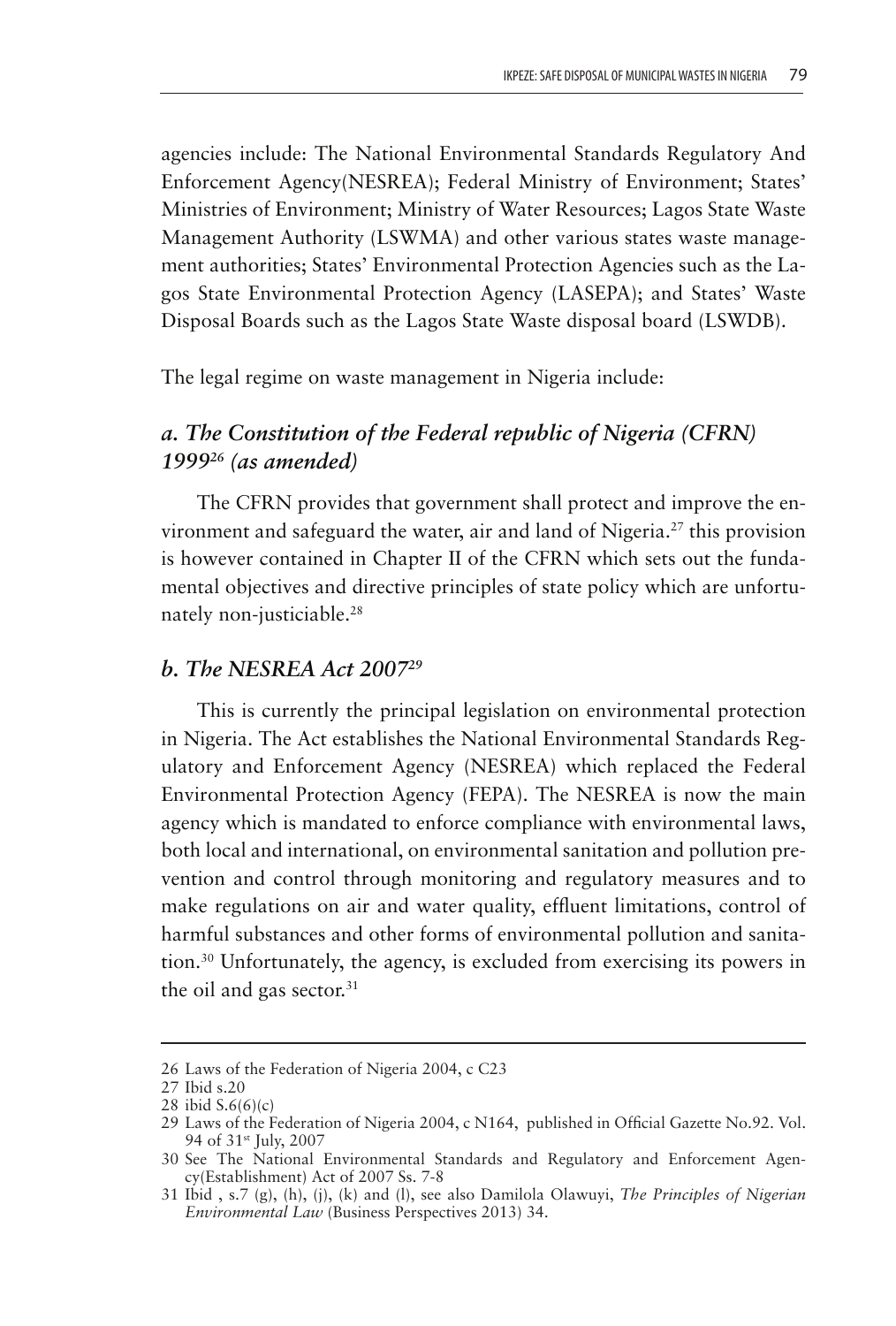#### *c. Environmental Impact Assessment Act of 199232*

This Act makes it compulsory for development projects with potential environmental effects to undergo an environmental impact assessment before commencement. It prohibits the commencement of projects which may significantly affect the environment without first considering the environmental effects<sup>33</sup> where a project may likely result in unjustifiable, immitigable, and significant adverse effects on the environment, the project shall not be permitted.34

# *d. National Environmental (base metals, iron and steel manufacturing / recycling industries sector) Regulations 2011***<sup>35</sup>**

This regulation is aimed at preventing and minimizing pollution in the Nigerian environment from operations and ancillary activities of the sector.<sup>36</sup> Up to date efficient "cleaner production technologies" are expected to be applied by new facilities, corporations and organizations in the sector in order to reduce pollution as far as practicable.<sup>37</sup> Every facility, corporation or organization is mandated to ensure the adoption of the 5R's which are: Reduce, Repair, Reuse, Recycle and Recover in the management of scraps generated in the course of production.38

#### *e. The Harmful Wastes (Special Criminal Provisions, etc.) Act39*

The Act, promulgated originally as a decree was Nigeria's first legislative intervention following the Koko dumping incident. It imposes criminal liability on unauthorized dumping of harmful wastes on land, or in Nigerian waters. It provides that it is an offence for anyone not so authorized to carry, deposit, dump, import, sell, offer for sale, negotiate or purchase any harmful waste on any land, territorial waters, contiguous zone, exclusive economic zone or inland waterways of Nigeria.40

40 ibid S.1

<sup>32</sup> Laws of the Federation of Nigeria 2004, c E12

<sup>33</sup> ibid s.2

<sup>34</sup> ibid s.30

<sup>35</sup> LFN Laws of the Federation of Nigeria 2004, c N164

<sup>36</sup> Regulation 1

<sup>37</sup> Regulation 3(2)

<sup>38</sup> Violet Aigbokhaevbo, 'Environmental Abuses in Nigeria: Sectoral implications For Reproductive Health Care' Maiden edition NIALS Journal of Health Law and Policy 187

<sup>39</sup> Laws of the Federation of Nigeria 2004, c H1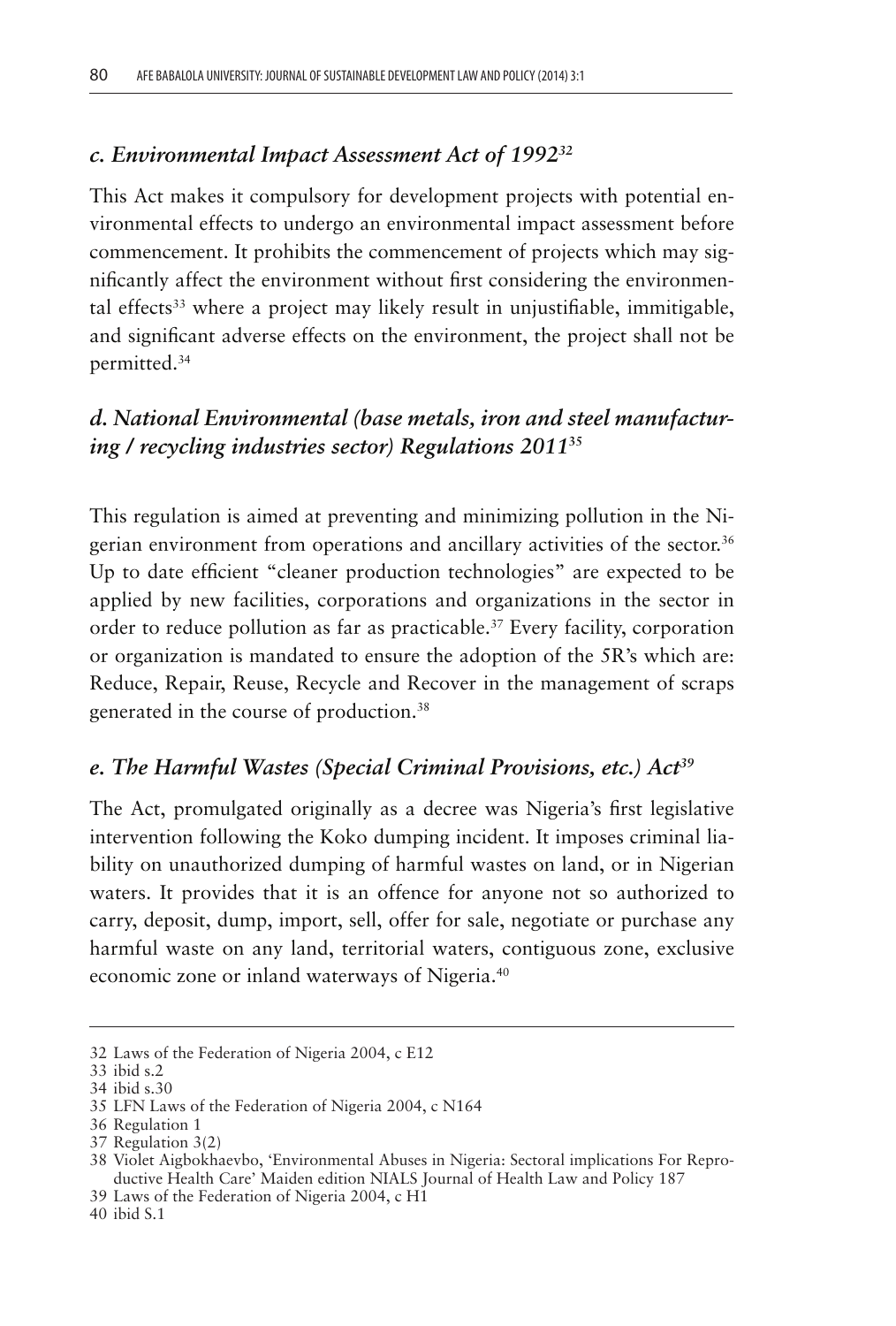#### *f. The National Policy On the Environment*

The National Policy on the environment is Nigeria's roadmap to environmental sustainability. It states Nigeria's commitment to sustainable development based on proper management of the environment. Its goals include *inter alia*; to secure an environment adequate for health and well-being.<sup>41</sup> Strategies to achieve its objectives include measures, such as the establishment of adequate environmental standards, monitoring and evaluation of changes in the environment, publication of environmental data, prior environmental impact assessment of proposed activities and employing environmentally friendly technologies in natural resource management etc.

#### *g. Regulations at states' level:*

ncluding but not limited to the Lagos State Waste Disposal Law, Lagos State Environmental Protection Agency (LASEPA) Law, Lagos State waste Management Authority (LAWMA) Law

# *h. National Environmental (Sanitation and Wastes control) Regulations, 200942*

The regulations are structured into seven parts, with eighteen schedules, and with wide application to issues of environmental sanitation and particularly to food, market, and industrial wastes and sanitation, the different categories of wastes therein generated with special reference to community, endof-life, hazardous, healthcare, industrial, radioactive, leaf and yard, solid and packaging wastes.43 The various parts deal with general environmental sanitation matters such as general cleanliness, duties of owners and occupants of premises, citizens' obligations, extended producers responsibility, the Polluter-Pays Principle<sup>44</sup> which is based on the simple notion that everyone should be responsible for cleaning up his own waste. The principle holds the polluter who creates an environmental harm liable to pay the cost

<sup>41</sup> Ibid. 44

<sup>42</sup> Statutory Instrument No.28 2009

<sup>43</sup> M.T. Ladan, 'Review Of NESREA Act 2007 And Regulations 2009-2011: A New Dawn In Environmental Compliance And Enforcement In Nigeria' [2012] 8(1) LEAD 130 <http:// www.lead-journal.org/content/12116.pdf > assessed 18 May 2014

<sup>44</sup> Ibid (n 44) Regulations 3-22,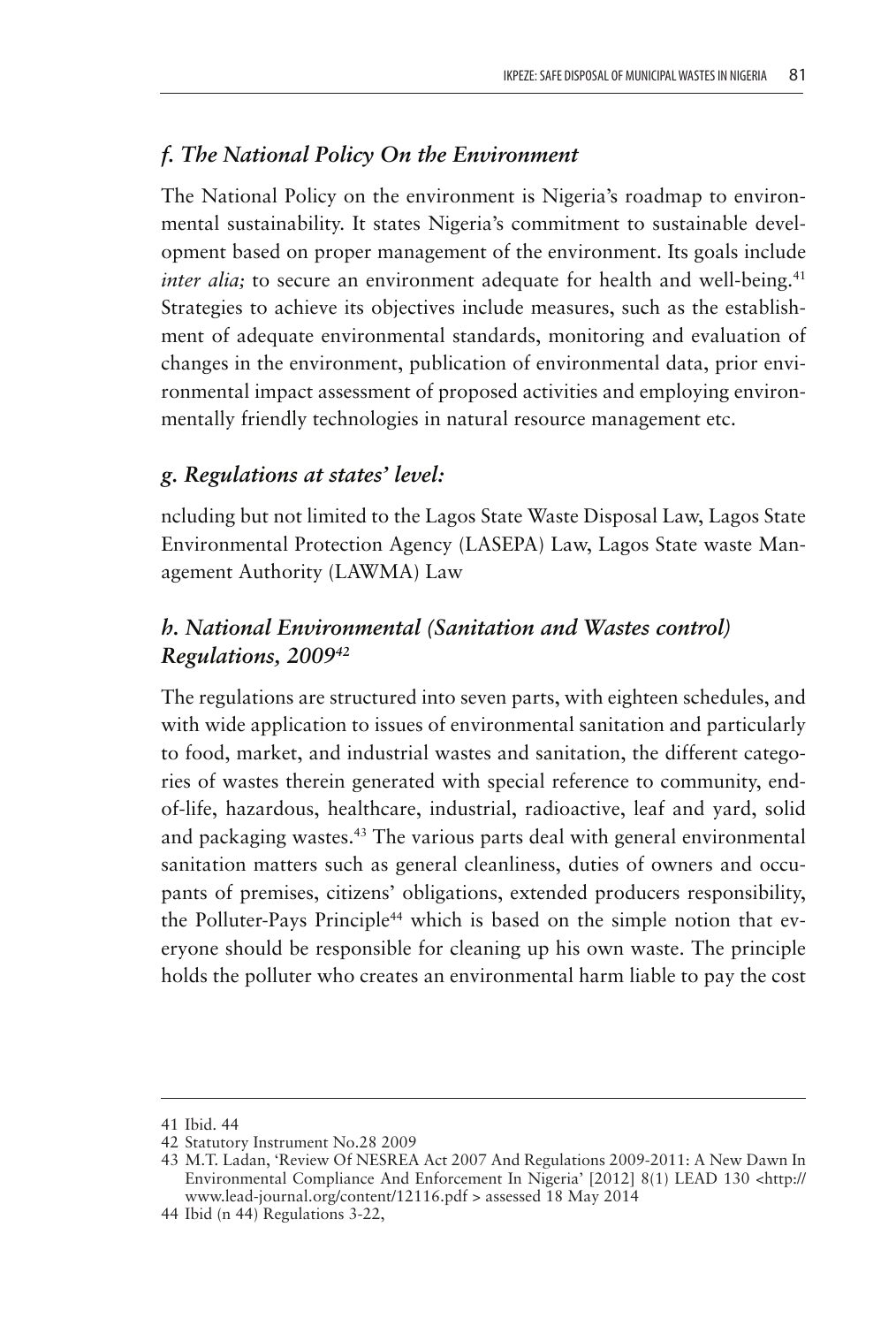of remedying the harm and to compensate the victims of the pollution).<sup>45</sup>

The regulations also make provisions inter alia for control of solid waste, effluent discharge and hazardous and healthcare wastes.<sup>46</sup>The regulations also provide that no person is to discard, or otherwise dispose of litter and refuse anywhere except in designated litterbins. Owners, operators, occupants or persons managing or controlling any premises are not to allow the release of litter or refuse into the environment.<sup>47</sup> In fact, even occupants of vehicles plying Nigerian roads are statutorily prohibited from littering the public places, highways or any road at all.<sup>48</sup>

More importantly, the agency (NESREA) is to ensure the implementation of the National Environmental Sanitation Policy and Guidelines of 2005 at all levels of government<sup>49</sup> and encourages strategic cooperation and collaboration among all tiers of government.<sup>50</sup> The regulations also recognise the need for penalising offenders $51$  and the need for harmonisation of intervention programmes $52$ 

# **4. PROSPECTS AND CHALLENGES OF RIGHTS BASED UNDERSTANDING ON MUNICIPAL WASTE MANAGEMENT IN NIGERIA.**

There is no doubt that Nigeria is blessed with abundant human and cap-<br>ital resources and can provide a desirable environment with the existence of political will. There is also a plethora of statutes that play an important role in the fight against municipal waste. Therefore it is safe to posit that the future is not bleak. However, it is also important to bring to the fore, prospects and challenges.

With relation to prospects, in a sustained democracy, commitment to the promotion, protection and enforcement of human and socio-economic rights is expected from government at all levels. Indeed the present democratic dispensation has seen government demonstrating a reasonable level

50 Ibid (n 44) Regulations 63-65

<sup>45</sup> See Article 2(2)(b) Convention for the protection of the Marine Environment in the Northeast Atlantic (OSPAR Convention), see also; Alexandre Kiss, *Introduction to International environmental Law*, 2nd ed.(Geneva: UNITAR, 2005) 80 see also Olawuyi D.S. '*The Principles of Nigerian Environmental Law'* (Business Perspectives 2013) 229

<sup>46</sup> Ibid (n 44) Regulations 23-62

<sup>47</sup> Ibid (n 44) Regulation 3

<sup>48</sup> S. 5 NESREA Act

<sup>49</sup> Ibid (n 44) Regulation 63

<sup>51</sup> Ibid (n 44) Regulations 66-104

<sup>52</sup> Ibid (n 44) Regulation 105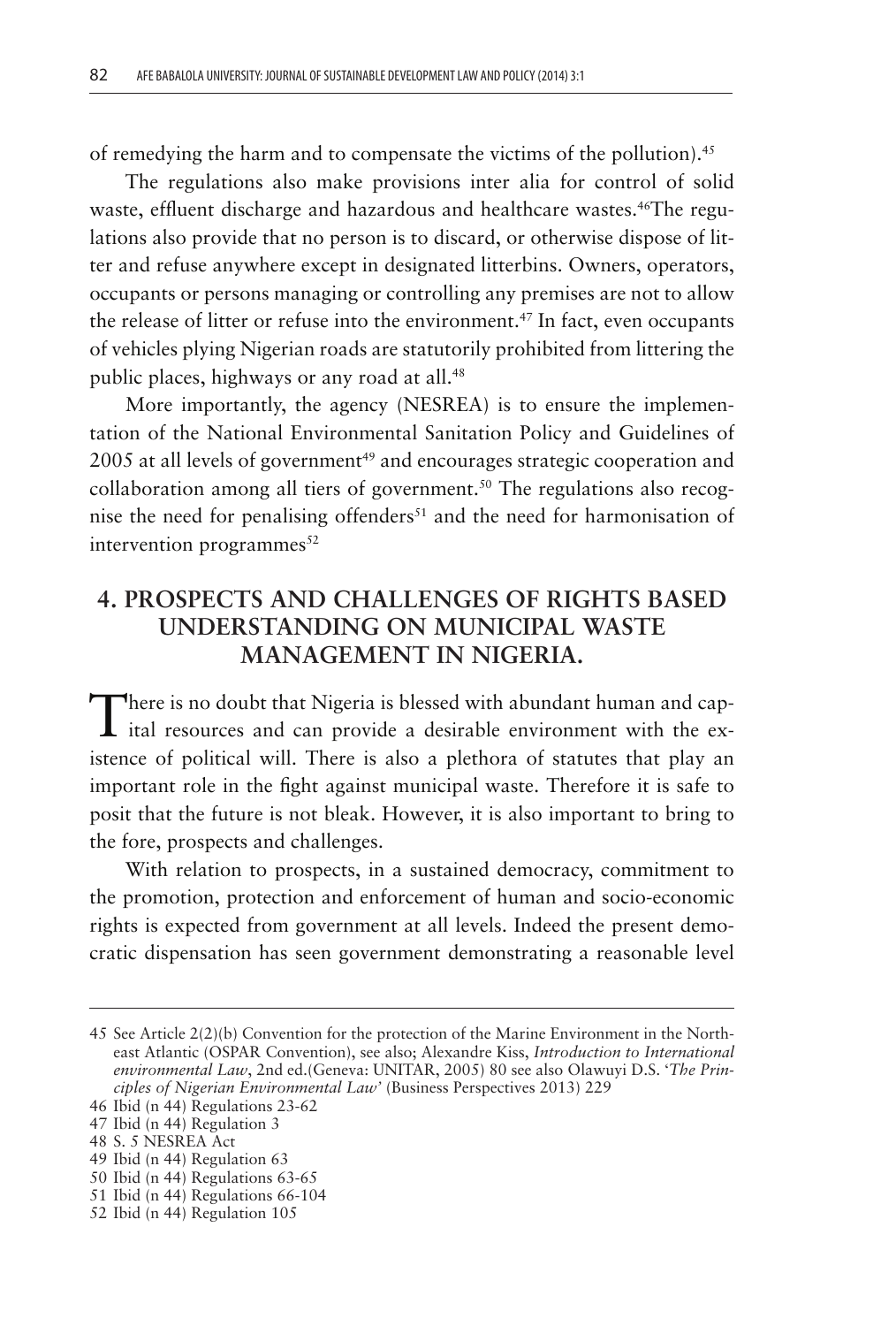of commitment to environmental issues.<sup>53</sup>This will definitely translate to a better environment for all Nigerians. It is also a fact that private sector participation in the municipal waste management system has brought improvements and that continued participation of the private sector may eventually bring about lasting solutions to the problems of waste disposal and management in Nigeria.54

However, challenges abound. A major challenge is the fact that the Constitution itsel $f^{55}$  has rendered the constitutional provisions for protection of and promotion of a healthy environment favourable to life<sup>56</sup> non-justiciable.57 This provision of the constitution continues to exist despite the fact that Nigeria has ratified the ACHPR.<sup>58</sup> Secondly, Nigeria has failed to demonstrate the political will needed to amend the constitution in order to bring it in line with nigeria's international obligations flowing from the ratification of the African Charter. Indeed, though some learned authors posit that the  $Act^{59}$  is inferior to the constitution, it is my submission that such an argument is flawed because unlike municipal laws, the African Charter (Ratification and Enforcement)  $Act^{60}$  is a statute that flows from Nigeria's international obligations under the Charter. Every country (state) in international law is deemed to relinquish some sovereign powers when they agree to be bound by international instruments. This is because when states subject themselves to regional laws of a community of states to which they belong, and such community of states makes laws for the benefit of all members, then states must have implied limited their sovereign rights albeit within limited fields $61$  and the regional laws constitute a new legal order for the benefit of which the states have limited their sovereignty. $62$ 

The argument may be advanced that according full recognition to the regional law despite incompatible constitutional provisions may amount to

<sup>53</sup> Through for instance, the establishment of NESREA

<sup>54</sup> M. K. Alakinde, 'Private Sector Participation and Sustainable Solid Waste Management in Ibadan South West Local Government, Nigeria' (2012) 3(6) Journal of Emerging Trends in Economics and Management Sciences 890-891

<sup>55</sup> See. The Constitution of the Federal Republic of Nigeria 1999 as amended (CFRN) Laws of the Federation of Nigeria 2004, c  $C<sub>23</sub>$  S.6(6)

<sup>56</sup> Ibid (n 57) S.20

<sup>57</sup> Ibid (n 57) see generally also; Nnamdi Ikpeze, op.cit 67,79

<sup>58</sup> see the African Charter (Ratification and Enforcement) Act. Laws of the Federation of Nigeria 2004, c A9

<sup>59</sup> ibid

<sup>60</sup> Laws of the Federation of Nigeria 2004, c A9

<sup>61</sup> See. Flaminio Costa v ENEL ECJ/6/64

<sup>62</sup> *Van Gend en Loos v Nederlandse Administratie der Belastingen* 1963 case 26/62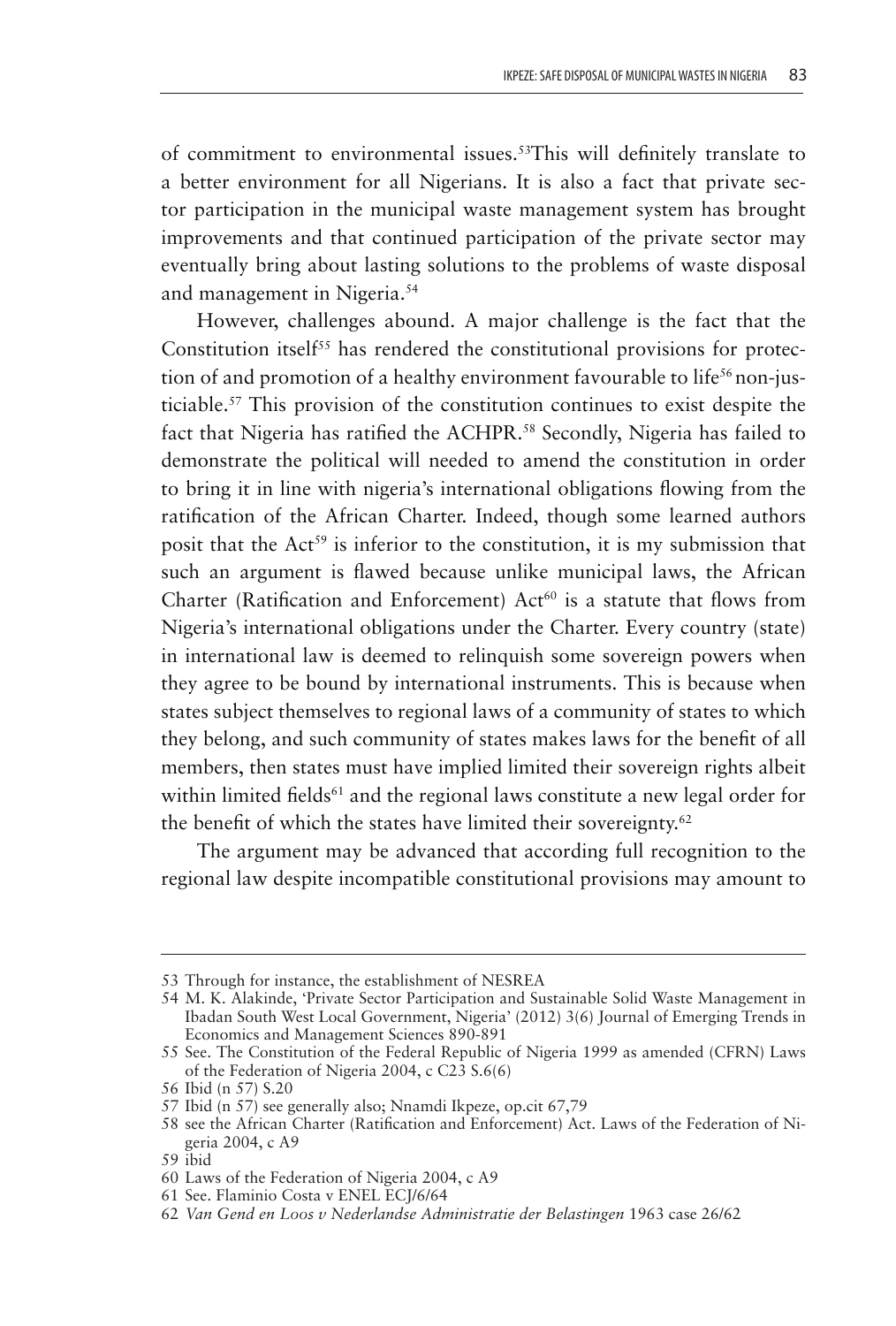an invasion of the supremacy of the constitution<sup>63</sup>. Such an argument must be based on a misconceived premise because in principle, the Nigerian constitution must permit the application of regional laws as it is the duty of courts to override any law found to be inconsistent with any directly enforceable rule of regional law.64 The Supreme Court found this much when it agreed that "the African charter possesses a greater vigour and strength" than any other domestic statute.<sup>65</sup> This is consistent with a cardinal principle of Nigerian domestic law that on account of the unique character and diversity of our constitution, courts should endeavour to find solutions to constitutional questions within the constitution through its interpretation and on the interpretation and construction of other constitutions and statutes which are *in pari materia* with relevant provisions of our constitution.<sup>66</sup>

Another challenge is the lack of full national coverage by the National Environmental Standards and Regulatory Agency (NESREA) in order to promote environmental standards and to exercise its Mandate effectively. Presently, the NESREA maintains offices in six geo-political zones and some 22 states.<sup>67</sup> The third challenge is that most public waste management agencies are under-staffed and ill-equipped. Furthermore, application of scientific methods and modern technology is almost non-existent in the waste management sector of Nigeria. Open landfills in locations not too distant from cities which are presently ubiquitous may result in environmental hazards in the near future especially as these landfill sites are not regulated or monitored properly.68

<sup>63</sup> E. P. Amechi, 'Litigating right to healthy environment in Nigeria: An Examination of the Impacts of the Fundamental Rights (Enforcement Procedure) Rules 2009, In Ensuring Access to Justice for victims of environmental degradation' [2010] 6(3) LEAD 327 < http:// www.lead-journal.org/content/10320.pdf > assessed 5 May 2014

<sup>64</sup> Such as the African Charter by virtue of fact that it has been domesticated vide the African Charter (Ratification and Enforcement) Act. Laws of the Federation of Nigeria 2004, c A9 , see also Abacha V. Fawehinmi.

<sup>65</sup> Ibid.

<sup>66</sup> Ogugu & ors. V. The State [1994] 9 NWLR (pt. 366) p. 1

<sup>67</sup> <http://www.nesrea.gov.ng/partnership.php> (last accessed 5 May2014)

<sup>68</sup> Uwadiegwu & Chukwu, 'Strategies for effective urban solid waste management in Nigeria' (n 9) 301.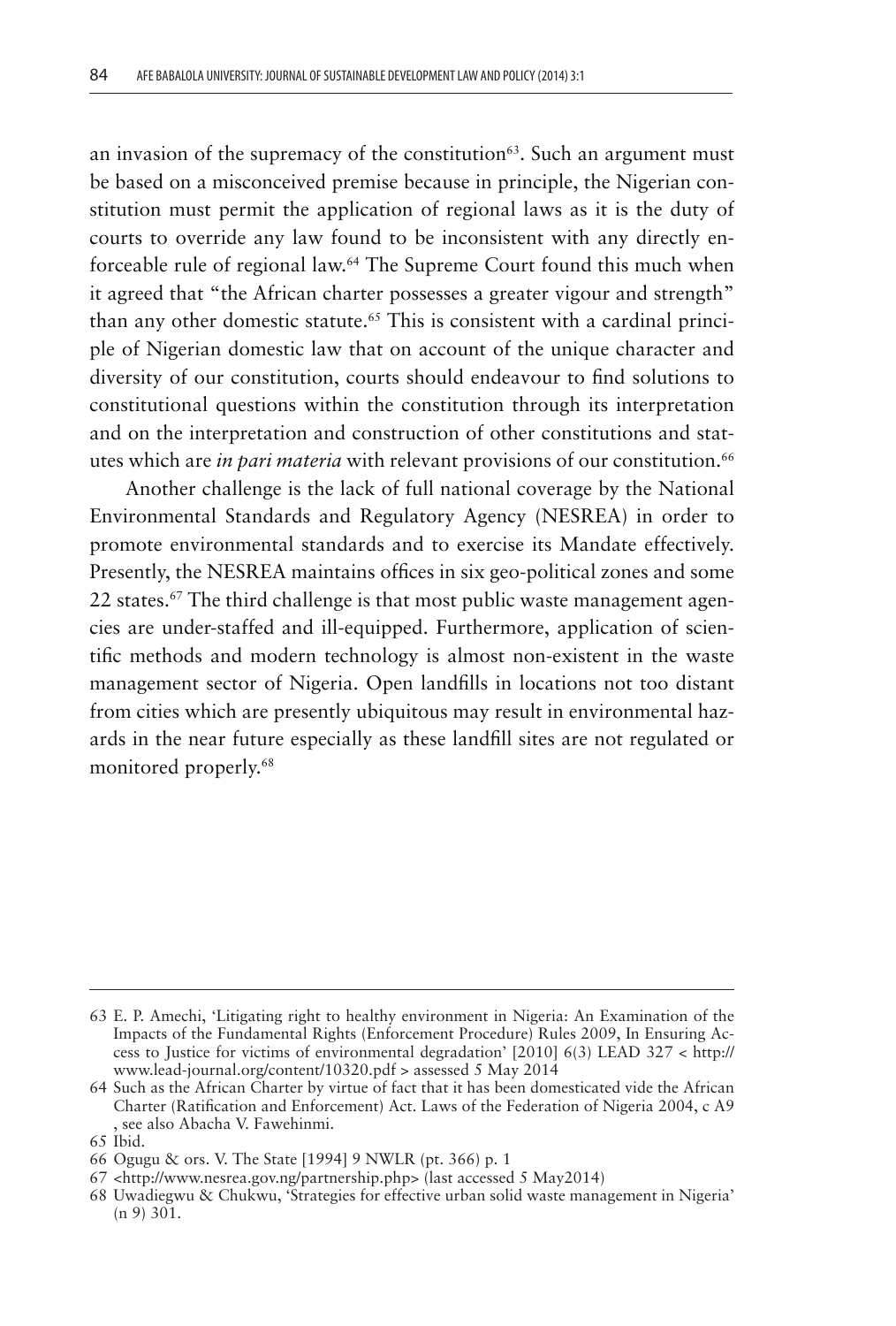# **5. RECOMMENDATIONS**

There is no doubt that relevant legislation and sanctions exist for regu-lating municipal waste management in Nigeria. Despite the existence of these regulatory statutes and agencies, waste management has remained a challenge and the environment has continuously been subjected to abuse, thus negatively impacting the right to a healthy environment.

To achieve sustainable waste management practices in Nigeria, first it is recommended that the constitution of the Federal Republic of Nigeria 1999 (as amended) should be further amended to make the right to a healthy environment justiciable and to be in line with the provisions of the African charter on Human and Peoples' Rights and the African Charter (Ratification and Enforcement) Act<sup>69</sup>. This will enable citizens to better enforce their environmental rights through the courts and in the long run make the waste management agencies more effective. Secondly, an aggressive enlightenment campaign in improved solid waste management methods for Nigerian citizens should be organised by government (or its agencies) at all levels in Nigeria.

Thirdly, the NESREA and the various states' waste management outfits as presently constituted cannot effectively cope with the responsibility of effective waste management and therefore, there is the need for private sector participation and partnership to bring new human and technological investments and drive change in the waste management sector. Furthermore, law enforcement agencies such as the National Agency For Food and Drug Administration and Control (NAFDAC) and the Nigerian Customs Service should be enlightened to adopt best practices in the disposal of confiscated materials. Fourthly, funding and human resource development efforts should be improved for the agencies concerned with waste management in Nigeria. Furthermore, the employment of scientific techniques and technologies is necessary for dealing with municipal solid waste and landfill sites should be developed in accordance with international best practices.

Finally, the provisions of environmental statutes should be more stringently enforced and offenders should be subjected to penalties which should effectively serve as a deterrent to would be offenders.

#### 69 Laws of the Federation of Nigeria 2004 c A9